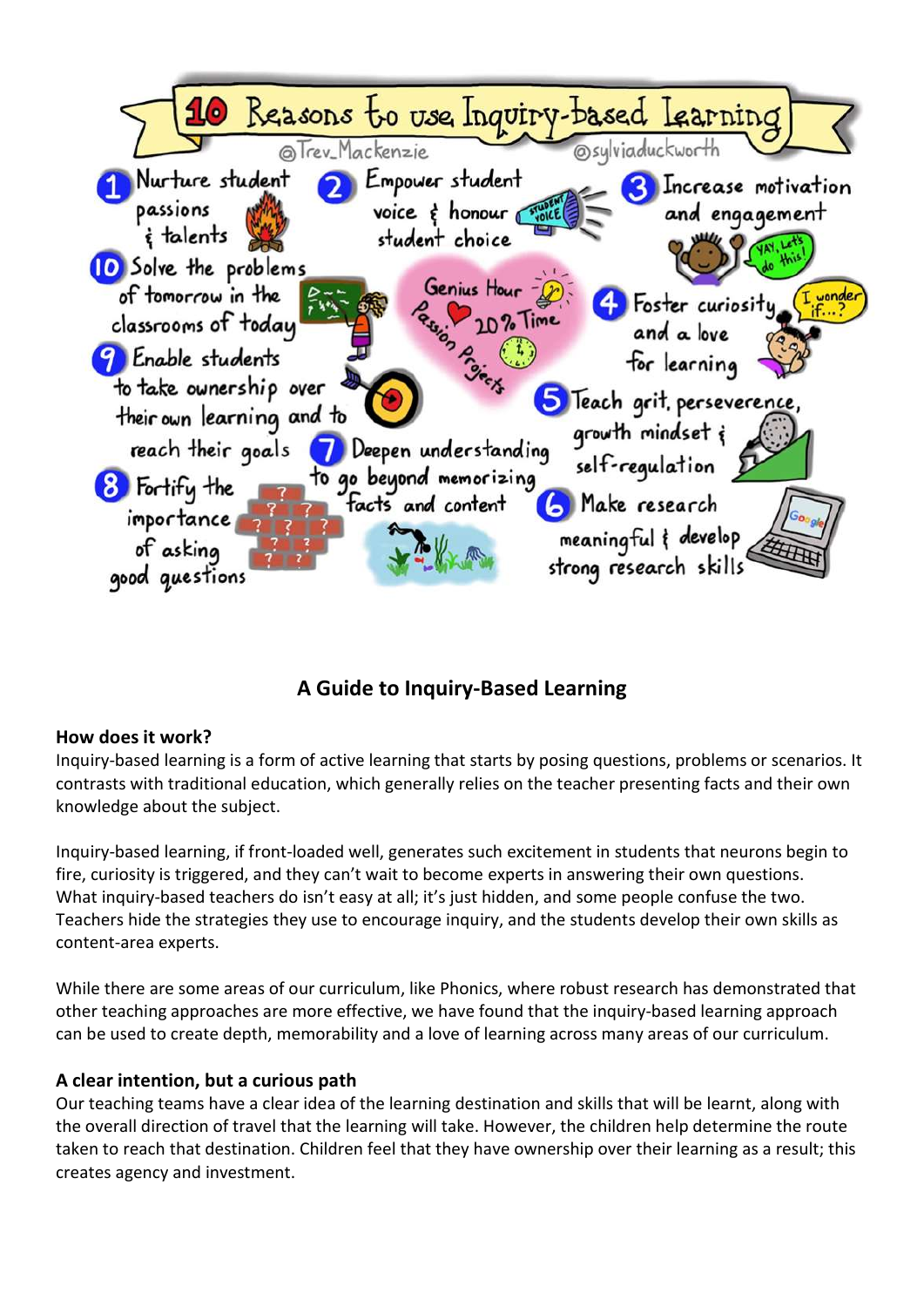## The 4 Steps of Inquiry-Based Learning

So you've discovered something that generates your own inquiry, and you've recreated that moment for your students when your curiosity was triggered. So what comes next in inquiry-based learning? This can be answered in four basic steps that should represent the outline of a simple unit.

- 1. Pupils develop questions that they are hungry to answer. They will develop a problem statement that requires them to pitch their question using a constructed response, further inquiry, and citation.
- 2. Research the topic using time in class. It's crucial to have some of this be classwork so students have access to the head researcher in the room—you. You aren't going to do the work for them, but you are going to guide them and model methods of researching reliably.
- 3. Pupils present what they've learned. Pupils create and present a culminating showcase. We understand how important it is for our pupils to be able to communicate their knowledge and teach it to others once stored in their long term memory.
- 4. Ask students to reflect on what worked about the process and what didn't. Reflection is key. And it isn't just about asking them to think back on their opinion of the topic. It's about reflecting on the process itself. That's where you can work in metacognition—thinking about thinking. Have students focus on how they learned in addition to what they learned.

## Carefully chosen stimuli

The teaching team employ carefully chosen stimuli – i.e. adults in role, books, non-fiction texts, objects, artefacts, video clips, artworks, musical clips – to 'hook' the children into the learning theme and set the direction of travel. Where an inquiry stimulus doesn't attract the children, it's up to the teacher to find a stimulus that does!

## A process of investigation

There's always some exploration and experimentation involved. In more sophisticated inquiries, this can involve developing a plan of action and a method for recording what's been found out. Investigations don't always go as planned, though. Things go wrong, there are dead-ends and red herrings – but this is how the learning process works. Through working in an inquiry mode, children build resilience to challenges and mistakes by understanding that this is all part of the learning process. Every project involves a process of reflection, critical thinking, and research.

## Points of View

In more sustained inquiries, teaching teams ensure that the children investigate widely, in order to consider and evaluate points of view that could be useful to reach the learning destination. Considering different points of view promotes empathy, criticality and a richer, more considered understanding of what's being learnt.

## Purpose

People's learning in the 'real world' is driven by motive – a compelling reason for doing it; perhaps a problem to be solved or a goal to be achieved. Good inquiry-based learning activities always have a purpose; for example: tackling a profound question; developing a product; finding a solution to a problem; weighing up different options to make a recommendation.

## Celebrating Learning

Each inquiry ends with the learning being applied, demonstrated or presented in a showcase. Examples of this include: an art exhibition, a presentation, a handbook, a play or performance, a celebratory event, a product launch.

This motivates the learning process but also creates a sense of purpose and audience. Where there's an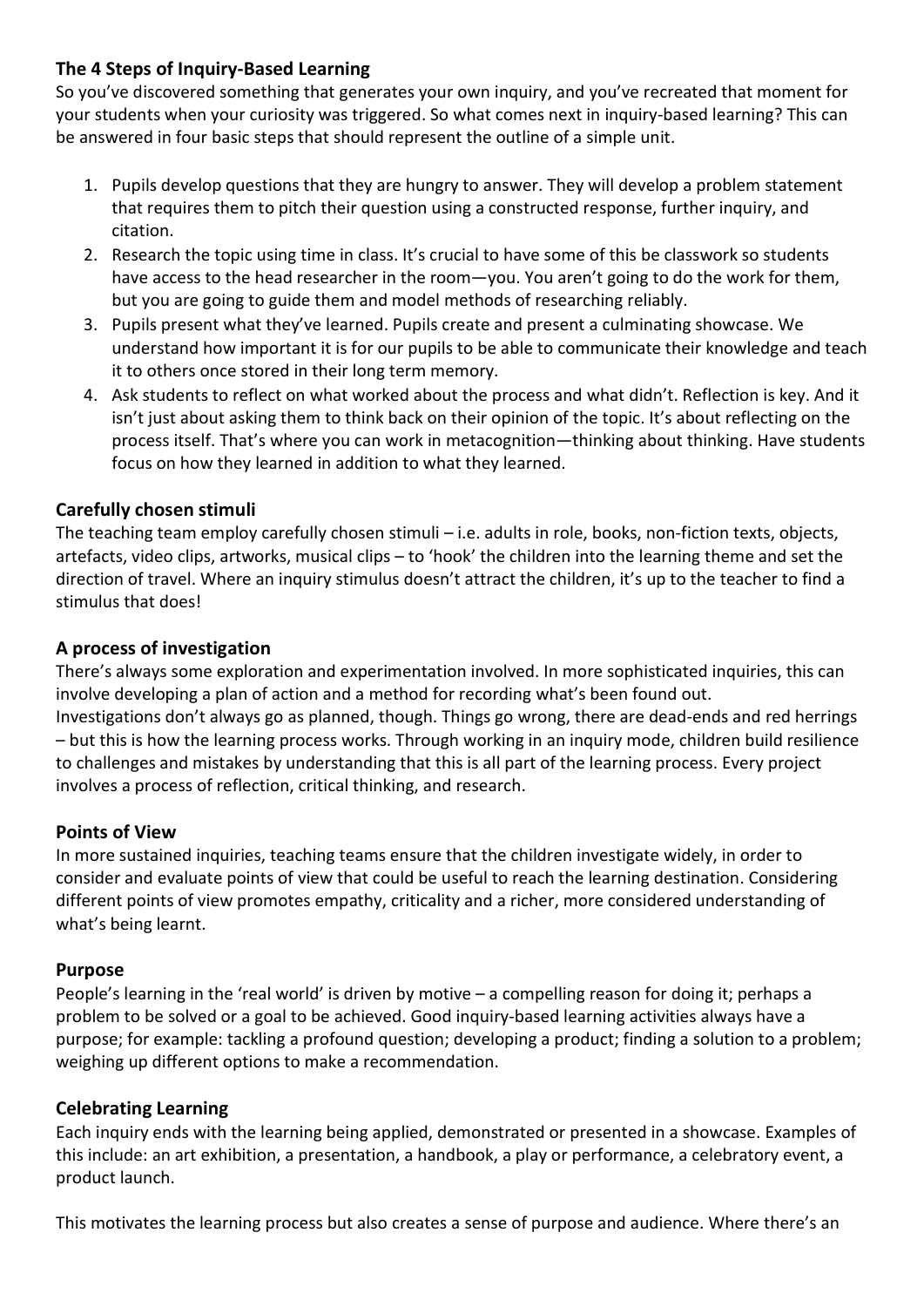authentic audience, children have to think carefully about someone else's needs and be selective about what they include or leave out of their final product as a consequence. This involves high-level thought and makes the learning process richer and more challenging.

# Individual lines of inquiry – sometimes better than what the teacher had planned!

When children embark upon an inquiry journey together, they inevitably create their own individual lines of inquiry along the way - things that they're inspired to find out for themselves. The teaching team encourages them to pursue these lines of inquiry. This encourages their intrinsic motivation. We often start with an 'I wonder...' question and take the learning from there! Sometimes, a child's line of inquiry provides a better route to the learning destination than the teacher had originally planned. When this happens, the teacher embraces this opportunity and adapts their plans accordingly. This process never really has to end, because the learning from one inquiry can become the impetus for the next!

#### Why Inquiry with an 'I' and not an 'E'?

When we use 'inquiry' in our documentation and not 'enquiry', we do so deliberately. In the UK, the word 'inquiry' (with an 'i') is generally used to define a sustained process of investigation, rather than a one-off question or query (enquiry with an 'e'). We very much see inquiry as a process and not a one-off event. We hope the table below helps to further distinguish between inquiry and enquiry.



Inquiry happens across our school, at many times and in many different ways. It looks different in different year groups, based on the needs of the children and the curriculum. However, there are 5 common elements to Inquiry at Nelson.

## Being Curious

The teacher launches an inquiry by choosing stimuli which provoke the children to think, ask questions and share their prior learning. The inquiry has a purpose in mind; this is a purpose that the children understand and that matters to them.

## Exploring

This may involve many different processes; for example, creating a plan, making predictions, finding things out, trying out different ideas, trial and error, carrying out experiments and recording what's been found out.

#### Making Sense & Meaning

This involves gathering together, organising and interpreting what was found out in the previous steps of the process, with the end goal in mind.